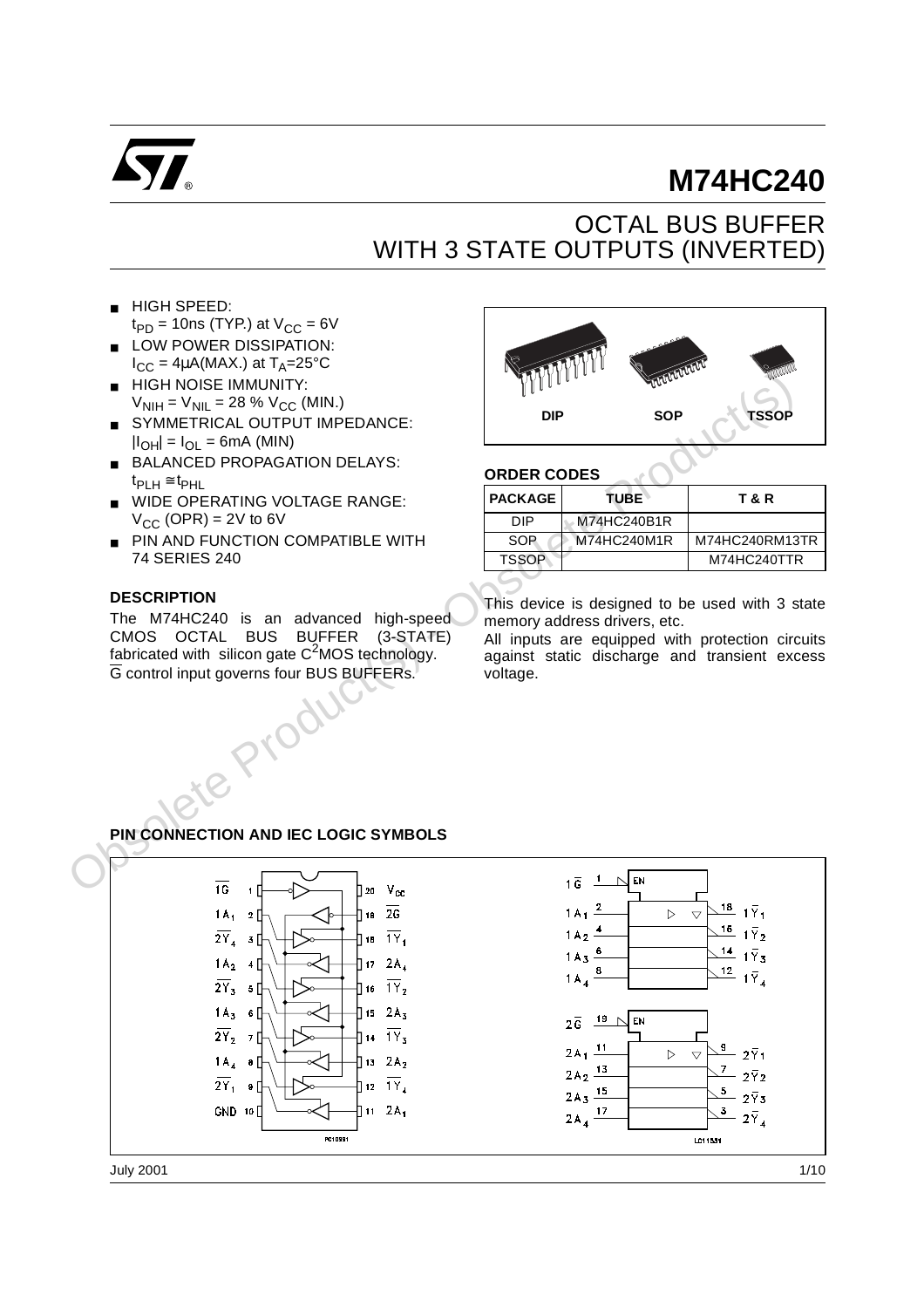#### **INPUT AND OUTPUT EQUIVALENT CIRCUIT PIN DESCRIPTION**



| <b>PIN No</b>     | <b>SYMBOL</b> | <b>NAME AND FUNCTION</b> |
|-------------------|---------------|--------------------------|
| 1                 | 1G            | Output Enable Input      |
| 2, 4, 6, 8        | 1A1 to 1A4    | Data Inputs              |
| 9, 7, 5, 3        | 2Y1 to 2Y4    | Data Outputs             |
| 11, 13, 15,<br>17 | 2A1 to 2A4    | Data Inputs              |
| 18, 16, 14,<br>12 | 1Y1 to 1Y4    | Data Outputs             |
| 19                | 2G            | Output Enable Input      |
| 10                | GND           | Ground (0V)              |
| 20                | $V_{\rm CC}$  | Positive Supply Voltage  |
|                   |               |                          |

 $\sqrt{27}$ 

#### **TRUTH TABLE**

| <b>INPUTS</b>                                                          |    | <b>OUTPUT</b> |
|------------------------------------------------------------------------|----|---------------|
| G                                                                      | An | Υn            |
|                                                                        |    | Н             |
|                                                                        |    |               |
| H                                                                      |    |               |
| X: Don't Care<br>Z : High Impedance<br><b>ABSOLUTE MAXIMUM RATINGS</b> |    |               |
|                                                                        |    |               |

#### **ABSOLUTE MAXIMUM RATINGS**

|                                              |                                                                                                                                                                                                                                                                                                                                                                                                               |    | <b>OUTPUT</b>                        |
|----------------------------------------------|---------------------------------------------------------------------------------------------------------------------------------------------------------------------------------------------------------------------------------------------------------------------------------------------------------------------------------------------------------------------------------------------------------------|----|--------------------------------------|
|                                              | G                                                                                                                                                                                                                                                                                                                                                                                                             | An | Yn                                   |
|                                              |                                                                                                                                                                                                                                                                                                                                                                                                               | H  | H                                    |
|                                              | <b>CS03580</b><br><b>TRUTH TABLE</b><br><b>INPUTS</b><br>H<br>X: Don't Care<br>Z : High Impedance<br><b>ABSOLUTE MAXIMUM RATINGS</b><br><b>Parameter</b><br>Supply Voltage<br>$V_{CC}$<br>$V_{1}$<br>DC Input Voltage<br>DC Output Voltage<br>$V_{\rm O}$<br>DC Input Diode Current<br>lικ<br>DC Output Diode Current<br>$I_{OK}$<br>DC Output Current<br>$I_{\rm O}$<br>DC V <sub>CC</sub> or Ground Current |    | Z                                    |
|                                              |                                                                                                                                                                                                                                                                                                                                                                                                               |    |                                      |
| Symbol                                       |                                                                                                                                                                                                                                                                                                                                                                                                               |    | Value                                |
|                                              |                                                                                                                                                                                                                                                                                                                                                                                                               |    | $-0.5$ to $+7$                       |
|                                              |                                                                                                                                                                                                                                                                                                                                                                                                               |    | $-0.5$ to $V_{CC}$ + 0.5             |
|                                              |                                                                                                                                                                                                                                                                                                                                                                                                               |    |                                      |
|                                              |                                                                                                                                                                                                                                                                                                                                                                                                               |    |                                      |
|                                              |                                                                                                                                                                                                                                                                                                                                                                                                               |    | ±20                                  |
|                                              |                                                                                                                                                                                                                                                                                                                                                                                                               |    | ± 20                                 |
|                                              |                                                                                                                                                                                                                                                                                                                                                                                                               |    | ± 35                                 |
|                                              |                                                                                                                                                                                                                                                                                                                                                                                                               |    | ±70                                  |
| I <sub>CC</sub> or I <sub>GND</sub><br>$P_D$ | <b>Power Dissipation</b>                                                                                                                                                                                                                                                                                                                                                                                      |    | $-0.5$ to $V_{CC}$ + 0.5<br>$500(*)$ |
| $\mathsf{T}_{\mathsf{stg}}$                  | Storage Temperature                                                                                                                                                                                                                                                                                                                                                                                           |    | $-65$ to $+150$                      |

#### **RECOMMENDED OPERATING CONDITIONS**

| Symbol                          | <b>Parameter</b>             |                        | Value         | <b>Unit</b> |
|---------------------------------|------------------------------|------------------------|---------------|-------------|
| $V_{\rm CC}$                    | <b>Supply Voltage</b>        |                        | $2$ to $6$    | V           |
| $V_{I}$                         | Input Voltage                |                        | 0 to $V_{CC}$ | V           |
| $V_{\rm O}$                     | <b>Output Voltage</b>        |                        | 0 to $V_{CC}$ | V           |
| $T_{op}$                        | <b>Operating Temperature</b> |                        | $-55$ to 125  | °C          |
|                                 | Input Rise and Fall Time     | $V_{\text{CC}} = 2.0V$ | 0 to 1000     | ns          |
| t <sub>r</sub> , t <sub>f</sub> |                              | $V_{\text{CC}} = 4.5V$ | 0 to 500      | ns          |
|                                 |                              | $V_{CC}$ = 6.0V        | 0 to 400      | ns          |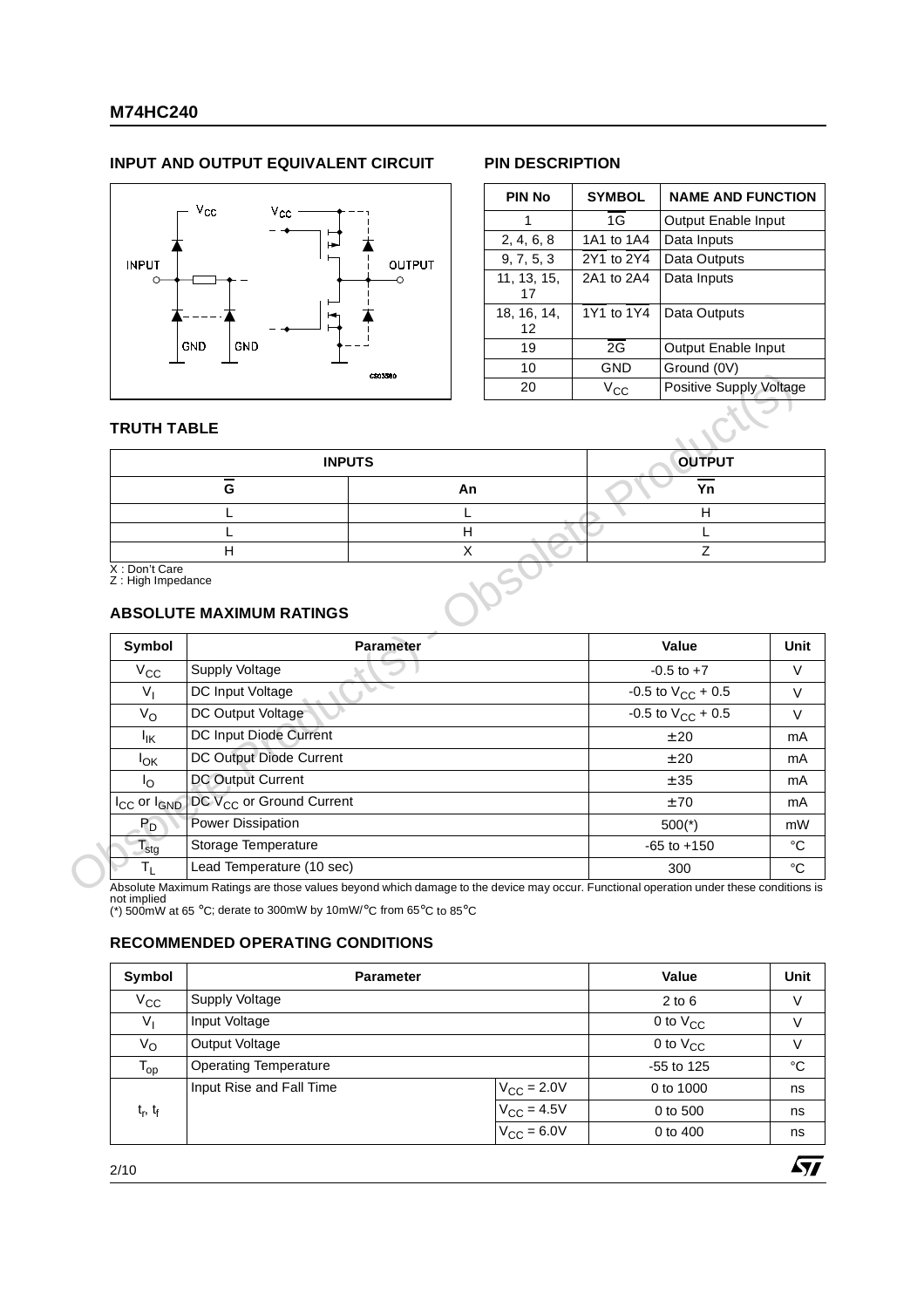#### **DC SPECIFICATIONS**

|                 |                                             |              | <b>Test Condition</b>                               |              |                     |                | Value       |                       |              |          |
|-----------------|---------------------------------------------|--------------|-----------------------------------------------------|--------------|---------------------|----------------|-------------|-----------------------|--------------|----------|
| Symbol          | Parameter                                   | $V_{\rm CC}$ |                                                     |              | $T_A = 25^{\circ}C$ |                |             | -40 to $85^{\circ}$ C | -55 to 125°C |          |
|                 |                                             | (V)          |                                                     | Min.         | Typ.                | Max.           | Min.        | Max.                  | Min.         | Max.     |
| V <sub>IH</sub> | <b>High Level Input</b>                     | 2.0          |                                                     | 1.5          |                     |                | 1.5         |                       | 1.5          |          |
|                 | Voltage                                     | 4.5          |                                                     | 3.15         |                     |                | 3.15        |                       | 3.15         |          |
|                 |                                             | 6.0          |                                                     | 4.2          |                     |                | 4.2         |                       | 4.2          |          |
| $V_{IL}$        | Low Level Input<br>Voltage                  | 2.0          |                                                     |              |                     | 0.5            |             | 0.5                   |              | 0.5      |
|                 |                                             | 4.5          |                                                     |              |                     | 1.35<br>1.8    |             | 1.35                  |              | 1.35     |
| $V_{OH}$        | <b>High Level Output</b>                    | 6.0<br>2.0   | $I_{O} = -20 \mu A$                                 | 1.9          | 2.0                 |                | 1.9         | 1.8                   | 1.9          | $1.8 -$  |
|                 | Voltage                                     | 4.5          | $I_{O} = -20 \mu A$                                 | 4.4          |                     |                |             |                       |              |          |
|                 |                                             |              | $I_{O} = -20 \mu A$                                 |              | 4.5                 |                | 4.4         |                       | 4,4<br>5.9   |          |
|                 |                                             | 6.0<br>4.5   | $I_{\Omega} = -6.0$ mA                              | 5.9          | $6.0\,$             |                | 5.9<br>4.13 |                       | 4.10         |          |
|                 |                                             | $6.0\,$      | $IO=-7.8 mA$                                        | 4.18<br>5.68 | 4.31<br>5.8         |                | 5.63        |                       | 5.60         |          |
| $V_{OL}$        | Low Level Output                            | 2.0          | $IO=20 \mu A$                                       |              | $0.0\,$             | 0.1            |             | 0.1                   |              | 0.1      |
|                 | Voltage                                     | 4.5          | $IO=20 \mu A$                                       |              | $0.0\,$             | 0.1            |             | 0.1                   |              | 0.1      |
|                 |                                             | 6.0          | $IO=20 \mu A$                                       |              | 0.0                 | 0.1            |             | 0.1                   |              | 0.1      |
|                 |                                             | 4.5          | $IO=6.0$ mA                                         |              | 0.17                | 0.26           |             | 0.33                  |              | 0.40     |
|                 |                                             | $6.0\,$      | $IO=7.8 mA$                                         |              | 0.18                | 0.26           |             | 0.33                  |              | 0.40     |
| $I_{\rm L}$     | Input Leakage<br>Current                    | $6.0\,$      | $V_1 = V_{CC}$ or GND                               |              |                     | $\pm$ 0.1      |             | $\pm$ 1               |              | $\pm$ 1  |
| $I_{OZ}$        | High Impedance<br>Output Leakage<br>Current | 6.0          | $V_I = V_{IH}$ or $V_{IL}$<br>$V_O = V_{CC}$ or GND |              |                     | $\pm$ 0.5      |             | $\pm\,5$              |              | $\pm$ 10 |
| $I_{\rm CC}$    | Quiescent Supply<br>Current<br>Obsolete Pri | 6.0          | $V_1 = V_{CC}$ or GND                               |              |                     | $\overline{4}$ |             | 40                    |              | 80       |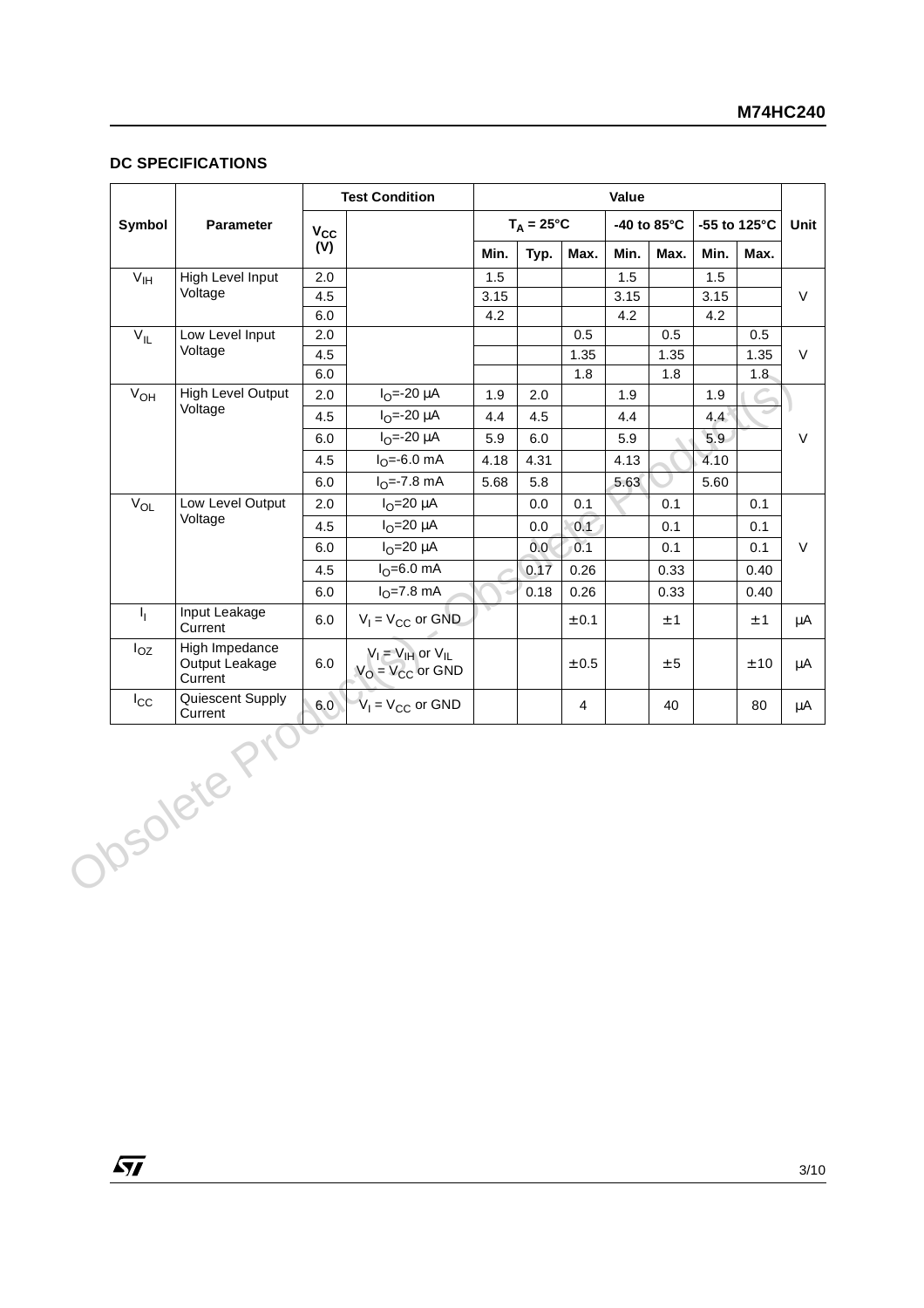#### **M74HC240**

#### **AC ELECTRICAL CHARACTERISTICS** ( $C_L$  = 50 pF, Input  $t_r = t_f = 6$ ns)

|                                   |                                                       |                     |       | <b>Test Condition</b> |      |                     |      | Value |                       |                         |            |
|-----------------------------------|-------------------------------------------------------|---------------------|-------|-----------------------|------|---------------------|------|-------|-----------------------|-------------------------|------------|
| Symbol                            | Parameter                                             | $V_{CC}$            | $C_L$ |                       |      | $T_A = 25^{\circ}C$ |      |       | -40 to $85^{\circ}$ C | -55 to 125 $^{\circ}$ C |            |
|                                   |                                                       | (V)                 | (pF)  |                       | Min. | Typ.                | Max. | Min.  | Max.                  | Min.                    | Max.       |
| t <sub>TLH</sub> t <sub>THL</sub> | <b>Output Transition</b>                              | 2.0                 |       |                       |      | 25                  | 60   |       | 75                    |                         | 90         |
|                                   | Time                                                  | 4.5                 | 50    |                       |      | $\overline{7}$      | 12   |       | 19                    |                         | 18         |
|                                   |                                                       | 6.0                 |       |                       |      | 6                   | 10   |       | 13                    |                         | 15         |
| t <sub>PLH</sub> t <sub>PHL</sub> | <b>Propagation Delay</b>                              | 2.0                 |       |                       |      | 36                  | 90   |       | 115                   |                         | 135        |
|                                   | Time                                                  | 4.5                 | 50    |                       |      | 12                  | 18   |       | 23                    |                         | 27         |
|                                   |                                                       | 6.0                 |       |                       |      | 10                  | 15   |       | 20                    |                         | 23         |
|                                   |                                                       | 2.0                 |       |                       |      | 51                  | 130  |       | 165                   |                         | 195        |
|                                   |                                                       | 4.5                 | 150   |                       |      | 17                  | 26   |       | 33                    |                         | 39         |
|                                   |                                                       | 6.0                 |       |                       |      | 14                  | 22   |       | 28                    |                         | 33         |
| t <sub>PZL</sub> t <sub>PZH</sub> | High Impedance                                        | 2.0                 |       |                       |      | 48                  | 125  |       | 155                   |                         | 190        |
|                                   | Output Enable<br>Time                                 | 4.5                 | 50    | $R_1 = 1 K\Omega$     |      | 16                  | 25   |       | 31                    |                         | 38         |
|                                   |                                                       | 6.0                 |       |                       |      | 14                  | 21   |       | 25                    |                         | 32         |
|                                   |                                                       | 2.0                 |       |                       |      | 63                  | 165  |       | 205                   |                         | 250        |
|                                   |                                                       | 4.5                 | 150   | $R_1 = 1 K\Omega$     |      | 21                  | 33   |       | 41                    |                         | 50         |
|                                   |                                                       | 6.0                 |       |                       |      | 18                  | 28   |       | 35                    |                         | 43         |
| t <sub>PLZ</sub> t <sub>PHZ</sub> | High Impedance                                        | 2.0                 |       |                       |      | 32                  | 125  |       | 155                   |                         | 190        |
|                                   | <b>Output Disable</b><br>Time                         | 4.5                 | 50    | $R_1 = 1 K\Omega$     |      | 15                  | 25   |       | 31                    |                         | 38         |
|                                   |                                                       | 6.0                 |       |                       |      | 14                  | 21   |       | 26                    |                         | 32         |
|                                   |                                                       |                     |       |                       |      |                     |      |       |                       |                         |            |
|                                   | <b>CAPACITIVE CHARACTERISTICS</b><br><b>Parameter</b> |                     |       | <b>Test Condition</b> |      |                     |      | Value |                       |                         |            |
| Symbol                            |                                                       | $V_{\rm CC}$<br>(V) |       |                       |      | $T_A = 25^{\circ}C$ |      |       | -40 to 85°C           | -55 to 125°C            |            |
|                                   |                                                       |                     |       |                       | Min. | Typ.                | Max. | Min.  | Max.                  | Min.                    | Max.<br>10 |
| $C_{IN}$<br>$C_{OUT}$             | Input Capacitance<br>Output<br>Capacitance            | 5.0<br>5.0          |       |                       |      | 5<br>10             | 10   |       | 10                    |                         |            |

## **CAPACITIVE CHARACTERISTICS**

|                        |                                               |          | <b>Test Condition</b> |      |                     |      | Value |                       |                           |      |      |
|------------------------|-----------------------------------------------|----------|-----------------------|------|---------------------|------|-------|-----------------------|---------------------------|------|------|
| Symbol                 | <b>Parameter</b>                              | $V_{CC}$ |                       |      | $T_A = 25^{\circ}C$ |      |       | -40 to $85^{\circ}$ C | $-55$ to 125 $^{\circ}$ C |      | Unit |
|                        |                                               | (V)      |                       | Min. | Typ.                | Max. | Min.  | Max.                  | Min.                      | Max. |      |
| $C_{IN}$               | Input Capacitance                             | 5.0      |                       |      | 5                   | 10   |       | 10                    |                           | 10   | рF   |
| $C_{OUT}$              | Output<br>Capacitance                         | 5.0      |                       |      | 10                  |      |       |                       |                           |      | pF   |
| $C_{PD}$<br>$\epsilon$ | <b>Power Dissipation</b><br>Capacitance (note | 5.0      |                       |      | 31                  |      |       |                       |                           |      | рF   |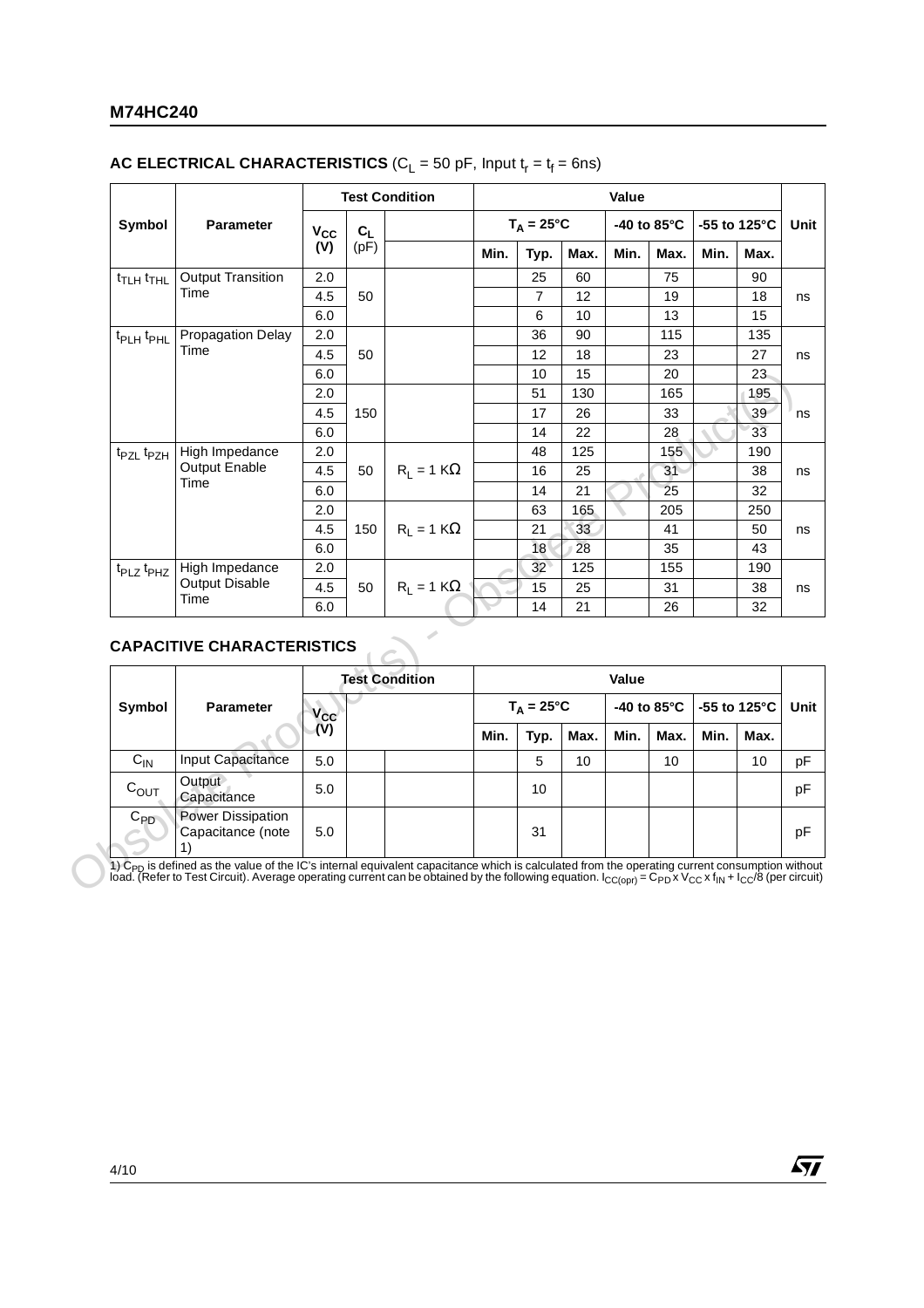#### **TEST CIRCUIT**



C<sub>L</sub> = 50pF/150pF or equivalent (includes jig and probe capacitance)<br>R<sub>1</sub> = 1KΩ or equivalent<br>R<sub>T</sub> = Z<sub>OUT</sub> of pulse generator (typically 50Ω)

 $\sqrt{27}$ 

**WAVEFORM 1: PROPAGATION DELAY TIME** (f=1MHz; 50% duty cycle)

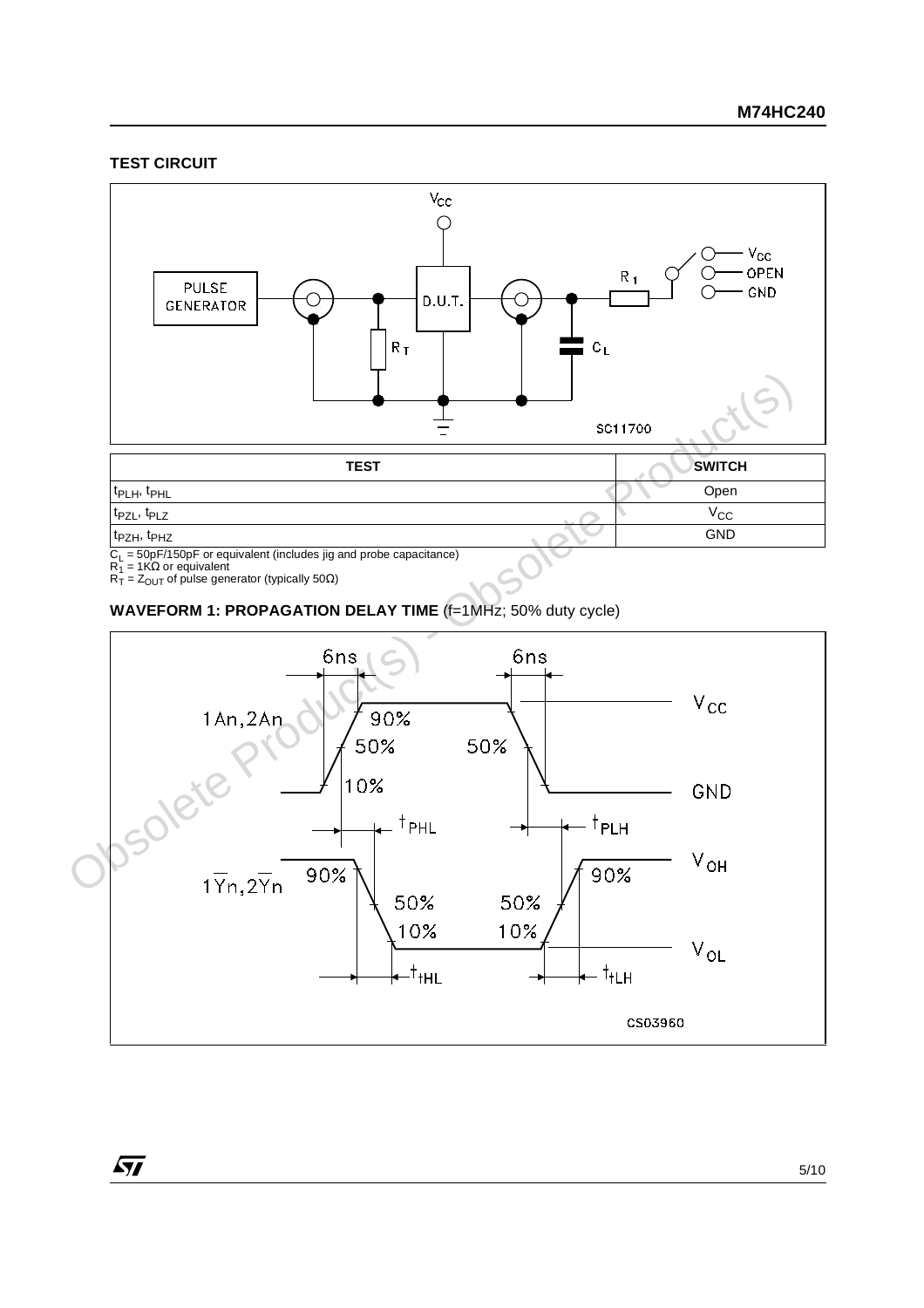

 $\sqrt{27}$ 

#### **WAVEFORM 2 : OUTPUT ENABLE AND DISABLE TIME** (f=1MHz; 50% duty cycle)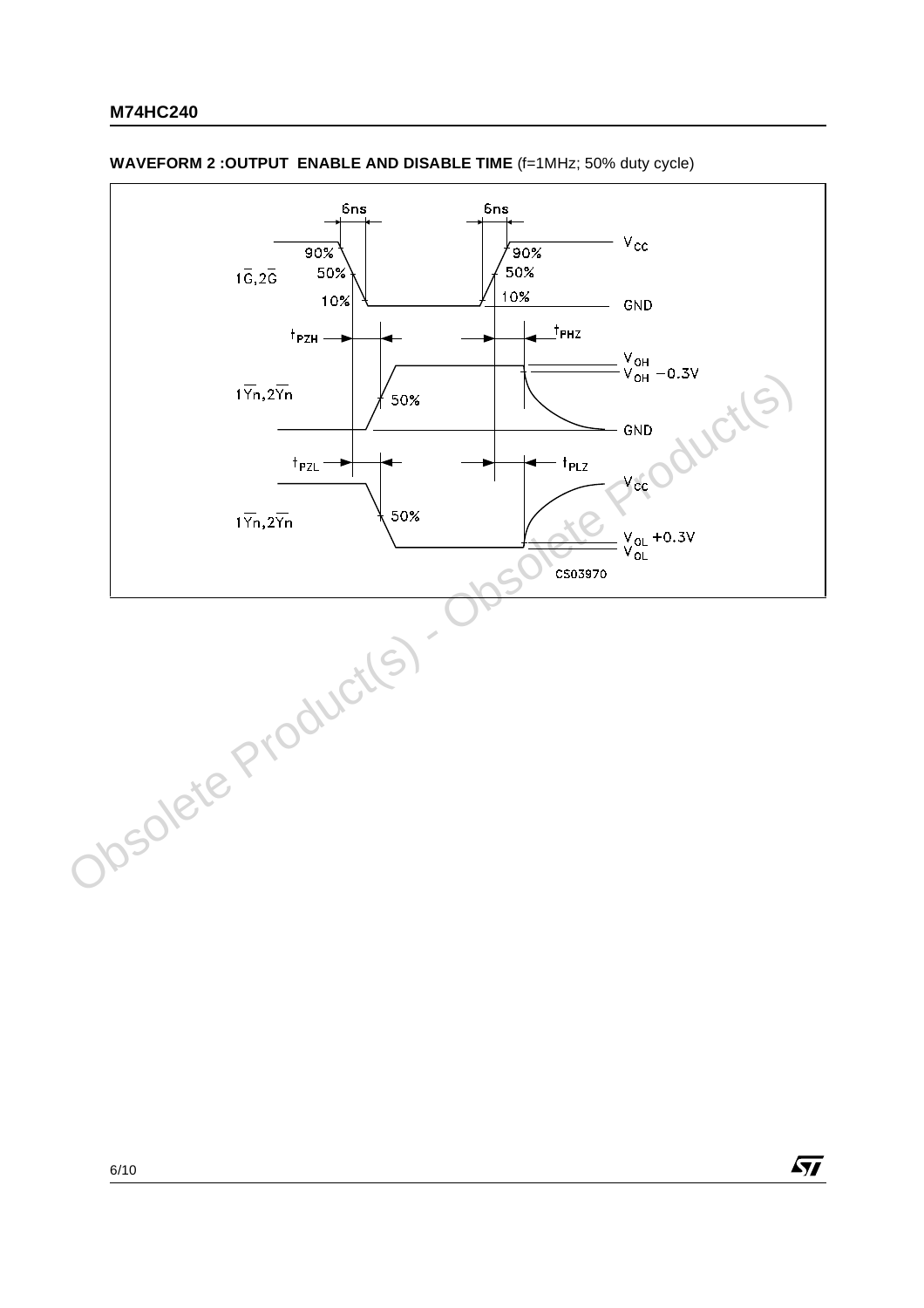| DIM.                                       |                           |            |                       |       |       |       |  |
|--------------------------------------------|---------------------------|------------|-----------------------|-------|-------|-------|--|
|                                            |                           | mm.        | inch                  |       |       |       |  |
|                                            | MIN.                      | <b>TYP</b> | MAX.                  | MIN.  | TYP.  | MAX.  |  |
| a1                                         | 0.254                     |            |                       | 0.010 |       |       |  |
| $\sf B$                                    | 1.39                      |            | 1.65                  | 0.055 |       | 0.065 |  |
| $\sf b$                                    |                           | 0.45       |                       |       | 0.018 |       |  |
| b1                                         |                           | 0.25       |                       |       | 0.010 |       |  |
| $\mathsf D$                                |                           |            | 25.4                  |       |       | 1.000 |  |
| $\mathsf E$                                |                           | 8.5        |                       |       | 0.335 |       |  |
| $\mathbf{e}% _{0}\left( \mathbf{1}\right)$ |                           | 2.54       |                       |       | 0.100 |       |  |
| e3                                         |                           | 22.86      |                       |       | 0.900 |       |  |
| $\mathsf F$                                |                           |            | $7.1$                 |       |       | 0.280 |  |
| $\mathsf{L}$                               |                           |            | 3.93                  |       |       | 0.155 |  |
| $\mathsf L$                                |                           | 3.3        |                       |       | 0.130 |       |  |
| $\mathsf{Z}$                               |                           |            | $\mathcal{P}$<br>1.34 |       |       | 0.053 |  |
| . i<br>Z<br>∽                              | $\boldsymbol{\mathsf{b}}$ | e3         | B<br>e<br>Z           | ਜ਼    | E     | b1    |  |





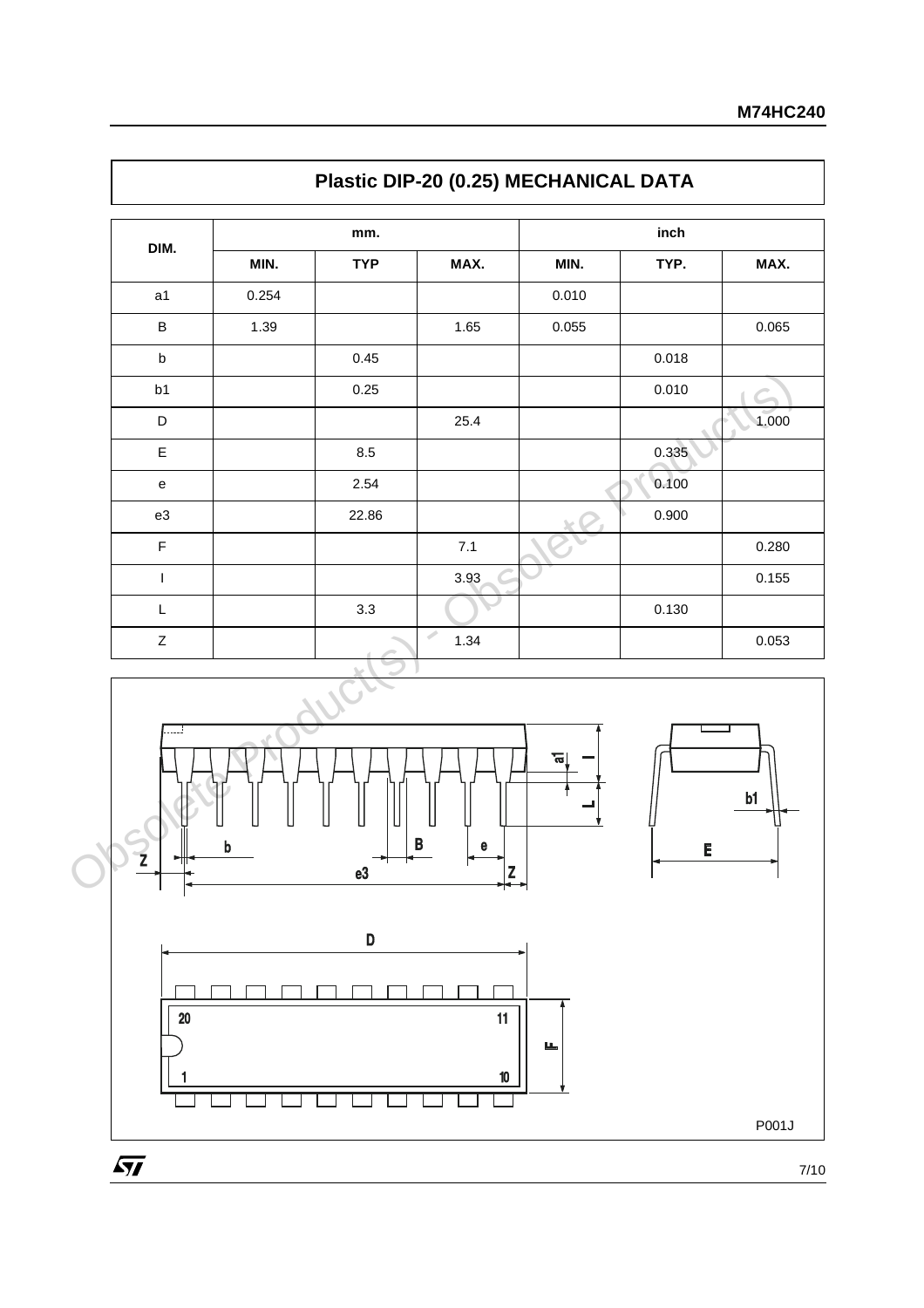$\lceil$ 

|             |       |            | <b><i>SU-ZU MEURANIUAL DATA</i></b> |       |       |       |
|-------------|-------|------------|-------------------------------------|-------|-------|-------|
| DIM.        |       | mm.        |                                     |       | inch  |       |
|             | MIN.  | <b>TYP</b> | MAX.                                | MIN.  | TYP.  | MAX.  |
| A           |       |            | 2.65                                |       |       | 0.104 |
| a1          | 0.1   |            | 0.2                                 | 0.004 |       | 0.008 |
| a2          |       |            | 2.45                                |       |       | 0.096 |
| b           | 0.35  |            | 0.49                                | 0.014 |       | 0.019 |
| b1          | 0.23  |            | 0.32                                | 0.009 |       | 0.012 |
| $\mathsf C$ |       | 0.5        |                                     |       | 0.020 |       |
| c1          |       |            | 45° (typ.)                          |       |       |       |
| D           | 12.60 |            | 13.00                               | 0.496 |       | 0.512 |
| E           | 10.00 |            | 10.65                               | 0.393 |       | 0.419 |
| e           |       | 1.27       |                                     |       | 0.050 |       |
| e3          |       | 11.43      |                                     |       | 0.450 |       |
| F           | 7.40  |            | 7.60                                | 0.291 |       | 0.300 |
| L           | 0.50  |            | 1.27                                | 0.020 |       | 0.050 |
| M           |       |            | 0.75                                |       |       | 0.029 |
| $\mathbb S$ |       |            | ÷<br>$8^\circ$ (max.)               |       |       |       |



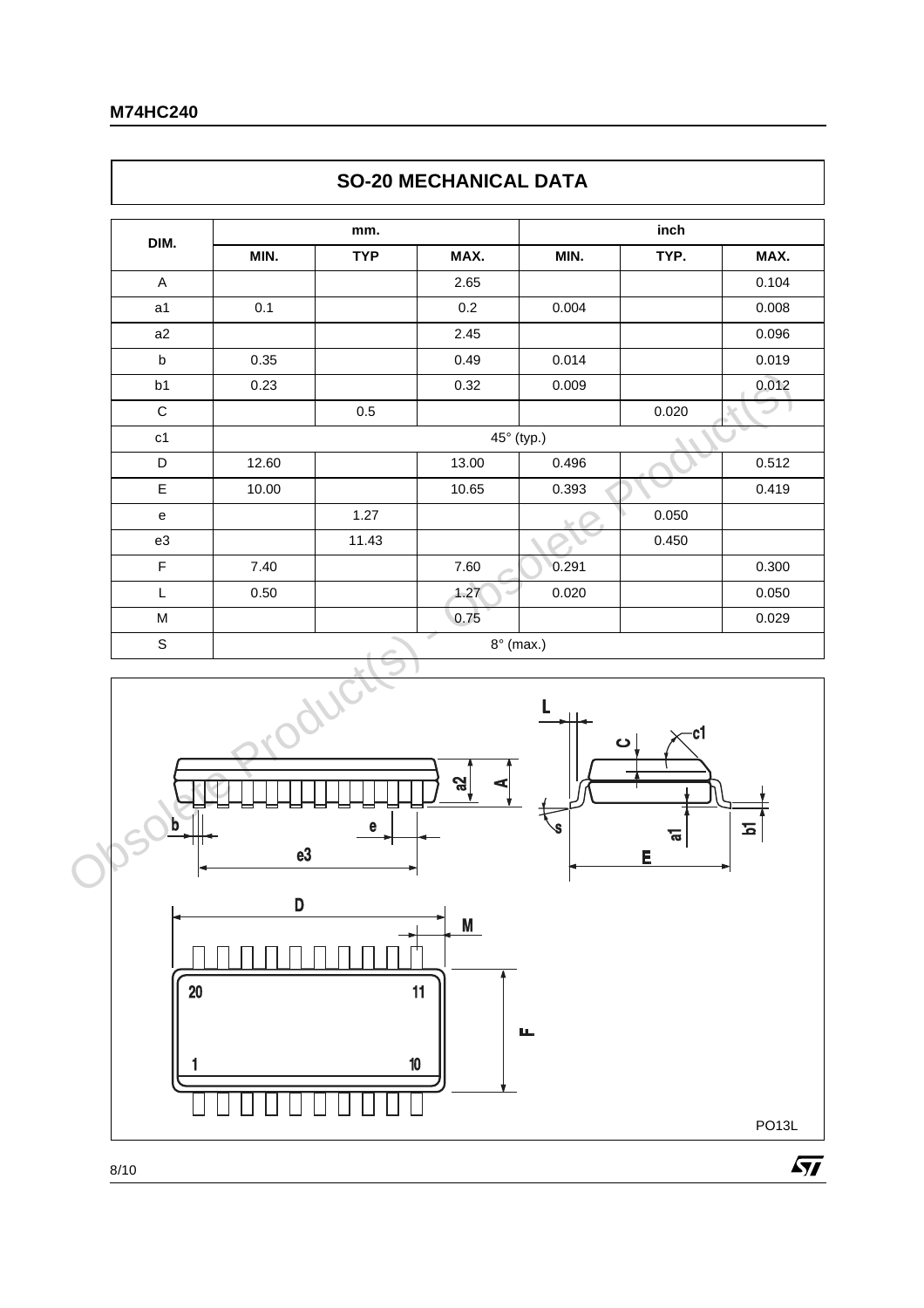| MIN.<br>MAX.<br><b>TYP</b><br>MIN.<br>TYP.<br>$1.2$<br>$\mathsf{A}$<br>0.15<br>A1<br>0.05<br>0.002<br>0.004<br>A2<br>$0.8\,$<br>1.05<br>0.031<br>0.039<br>$\mathbf{1}$<br>0.19<br>0.30<br>0.007<br>$\sf b$<br>0.09<br>0.20<br>0.004<br>$\mathtt{C}$<br>0.256<br>D<br>6.4<br>$6.6\,$<br>0.252<br>6.5<br>$\mathsf E$<br>0.252<br>6.2<br>6.4<br>6.6<br>0.244<br>4.3<br>4.4<br>4.48<br>E <sub>1</sub><br>0.169<br>0.173<br>0.65 BSC<br>0.0256 BSC<br>e<br>$0^{\circ}$<br>$8^{\circ}$<br>$0^{\circ}$<br>K<br>Í<br>0.45<br>0.60<br>0.75<br>0.024<br>L<br>0.018<br>A2<br>$\sf b$<br>$\mathsf{e}% _{t}\left( t\right)$<br>A1<br>$\mathsf E$ | DIM.   | mm. |   | inch |             |
|-------------------------------------------------------------------------------------------------------------------------------------------------------------------------------------------------------------------------------------------------------------------------------------------------------------------------------------------------------------------------------------------------------------------------------------------------------------------------------------------------------------------------------------------------------------------------------------------------------------------------------------|--------|-----|---|------|-------------|
|                                                                                                                                                                                                                                                                                                                                                                                                                                                                                                                                                                                                                                     |        |     |   |      | MAX.        |
|                                                                                                                                                                                                                                                                                                                                                                                                                                                                                                                                                                                                                                     |        |     |   |      | 0.047       |
|                                                                                                                                                                                                                                                                                                                                                                                                                                                                                                                                                                                                                                     |        |     |   |      | 0.006       |
|                                                                                                                                                                                                                                                                                                                                                                                                                                                                                                                                                                                                                                     |        |     |   |      | 0.041       |
|                                                                                                                                                                                                                                                                                                                                                                                                                                                                                                                                                                                                                                     |        |     |   |      | 0.012       |
|                                                                                                                                                                                                                                                                                                                                                                                                                                                                                                                                                                                                                                     |        |     |   |      | 0.0089      |
|                                                                                                                                                                                                                                                                                                                                                                                                                                                                                                                                                                                                                                     |        |     |   |      | 0.260       |
|                                                                                                                                                                                                                                                                                                                                                                                                                                                                                                                                                                                                                                     |        |     |   |      | 0.260       |
|                                                                                                                                                                                                                                                                                                                                                                                                                                                                                                                                                                                                                                     |        |     |   |      | 0.176       |
|                                                                                                                                                                                                                                                                                                                                                                                                                                                                                                                                                                                                                                     |        |     |   |      |             |
|                                                                                                                                                                                                                                                                                                                                                                                                                                                                                                                                                                                                                                     |        |     |   |      | $8^{\circ}$ |
|                                                                                                                                                                                                                                                                                                                                                                                                                                                                                                                                                                                                                                     |        |     |   |      | 0.030       |
|                                                                                                                                                                                                                                                                                                                                                                                                                                                                                                                                                                                                                                     | Jbsoll |     | c |      |             |

### **TSSOP20 MECHANICAL DATA**



 $\sqrt{M}$